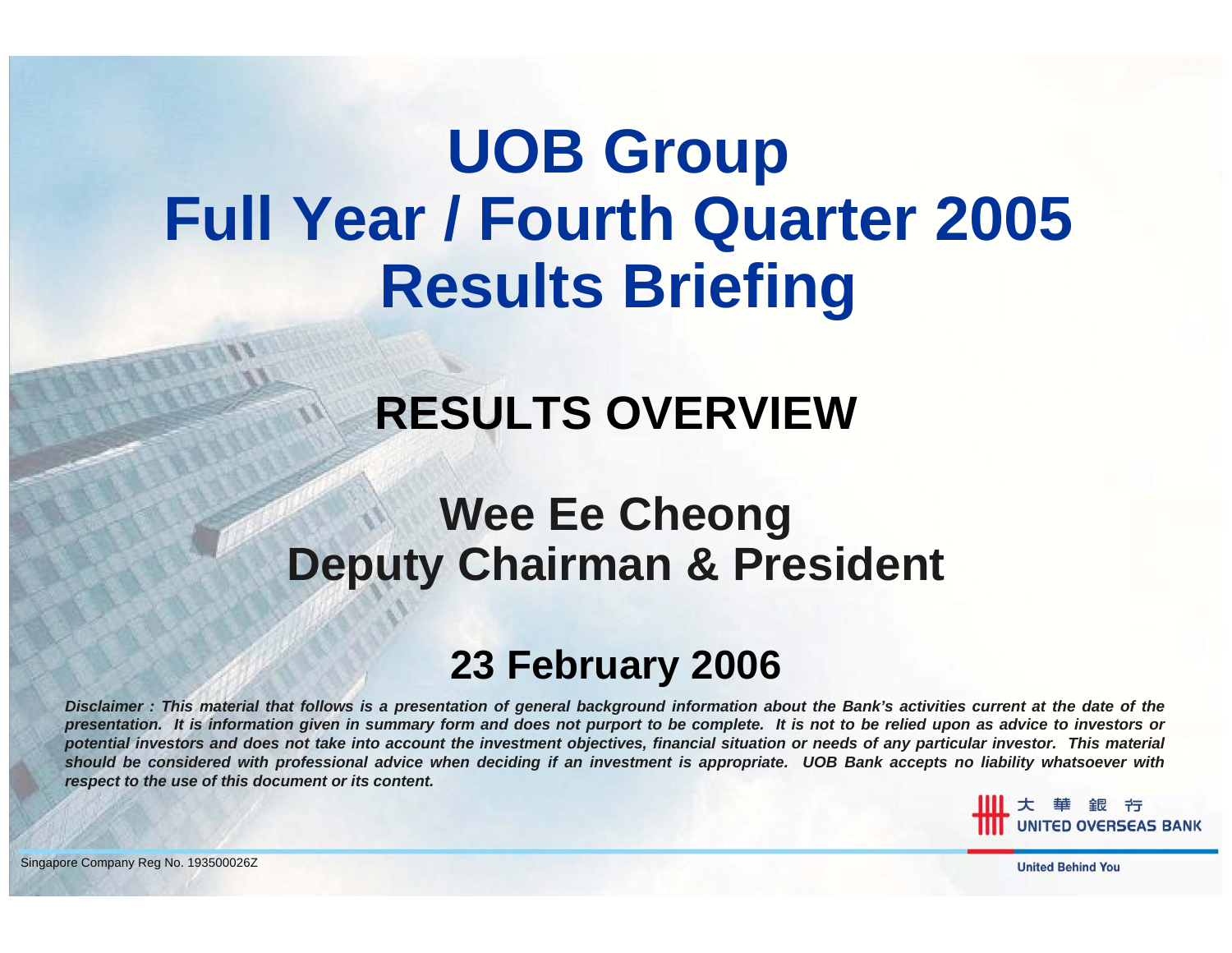#### **Panel Members**

- $\blacksquare$
- Mr Terence Ong

Mr Francis Lee

- $\mathcal{L}_{\mathcal{A}}$
- $\mathbf{r}$
- Mr Lee Wai Fai

Mr Wee Ee Cheong Deputy Chairman & President

SEVP, Global Treasury & Asset Management

 SEVP, Personal Financial Services & International

Mr Chong Kie Cheong SEVP, Investment & Private Banking

Ms Susan Hwee EVP, Information Technology

**Chief Financial Officer** 

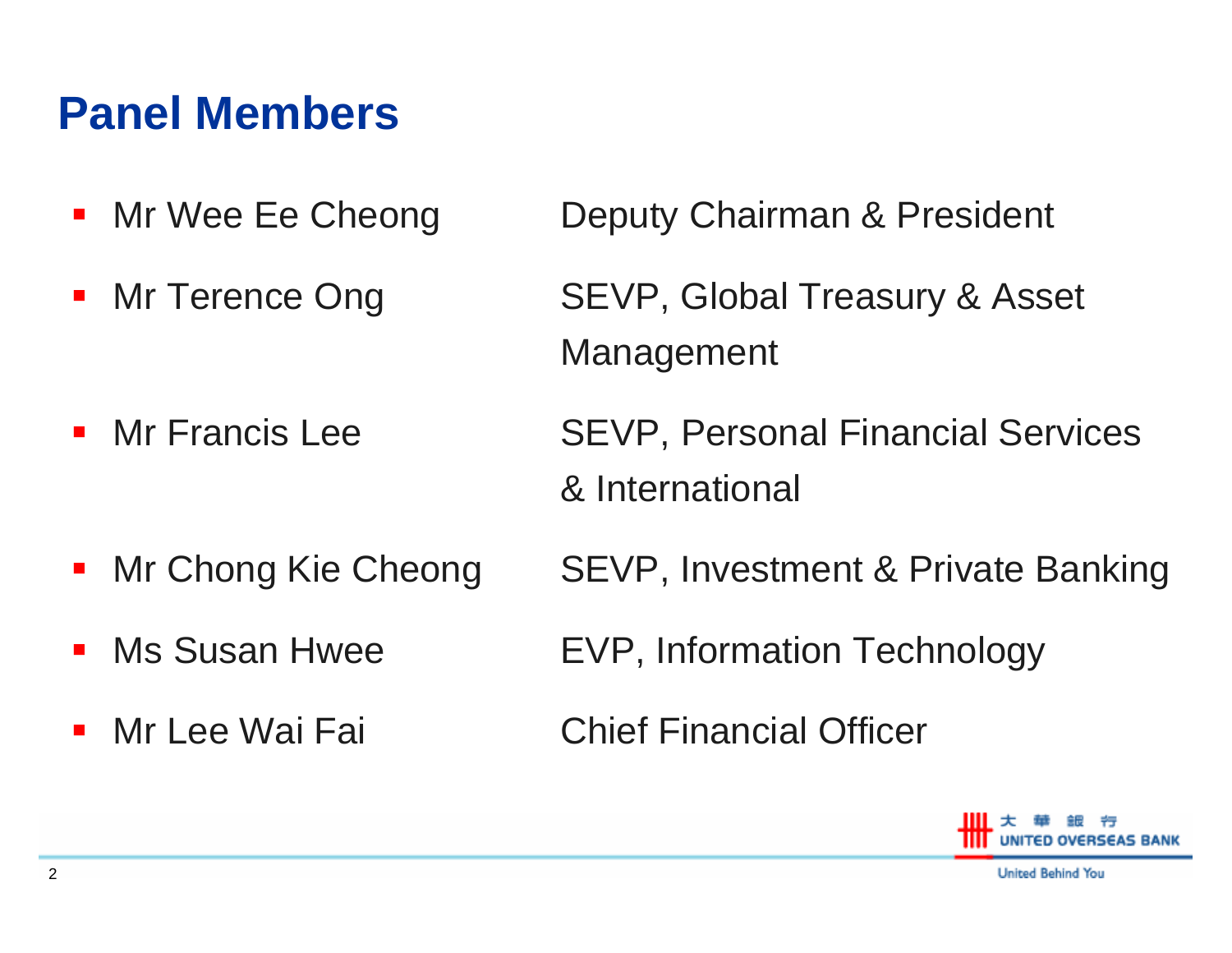





**United Behind You**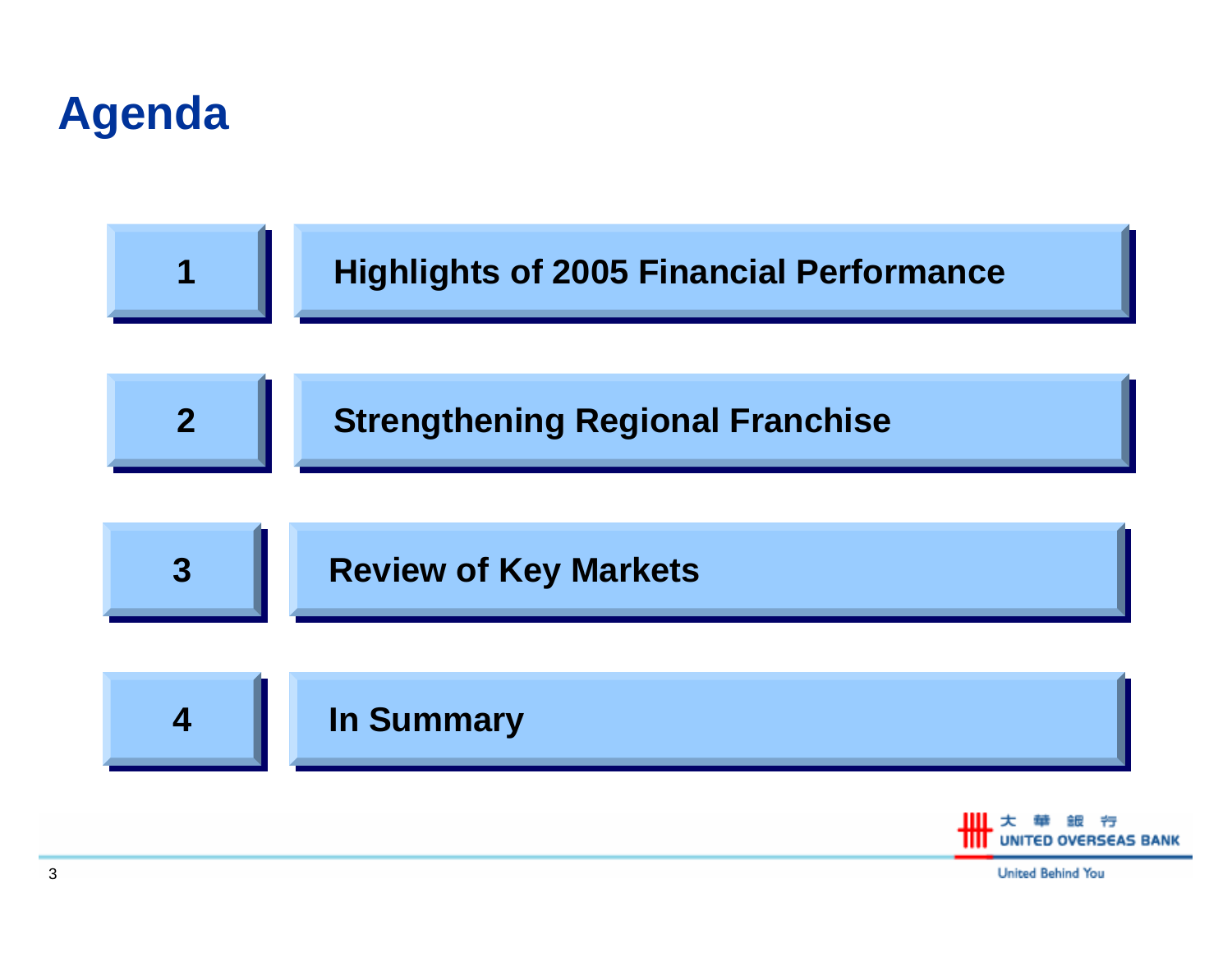## **Strong Operating Performance**

|                                     | 2002     | 2003     | 2004     | 2005     | 2005/<br>2004      |
|-------------------------------------|----------|----------|----------|----------|--------------------|
| <b>Operating Profit *</b>           | \$1,960m | \$2,064m | \$2,032m | \$2,337m | $\uparrow$ 15.0%   |
| <b>Net Profit After Tax</b>         | \$1,006m | \$1,202m | \$1,452m | \$1,709m | ↑ 17.7%            |
| <b>Earnings Per Share</b>           | \$0.64   | \$0.77   | \$0.93   | \$1.11   | $\uparrow$ 20.1%   |
| <b>Cash ROE</b>                     | 9.5%     | 10.9%    | 12.4%    | 12.9%    | $\uparrow$ 0.5% pt |
| Non-Interest Income / Total Income  | 29.9%    | 34.5%    | 33.9%    | 37.6%    | $\uparrow$ 3.7% pt |
| <b>Offshore Profit Contribution</b> | 22.0%    | 24.4%    | 21.2%    | 22.4%    | $\uparrow$ 1.2% pt |
|                                     |          |          |          |          |                    |



*\* Before amortisation and impairment charges*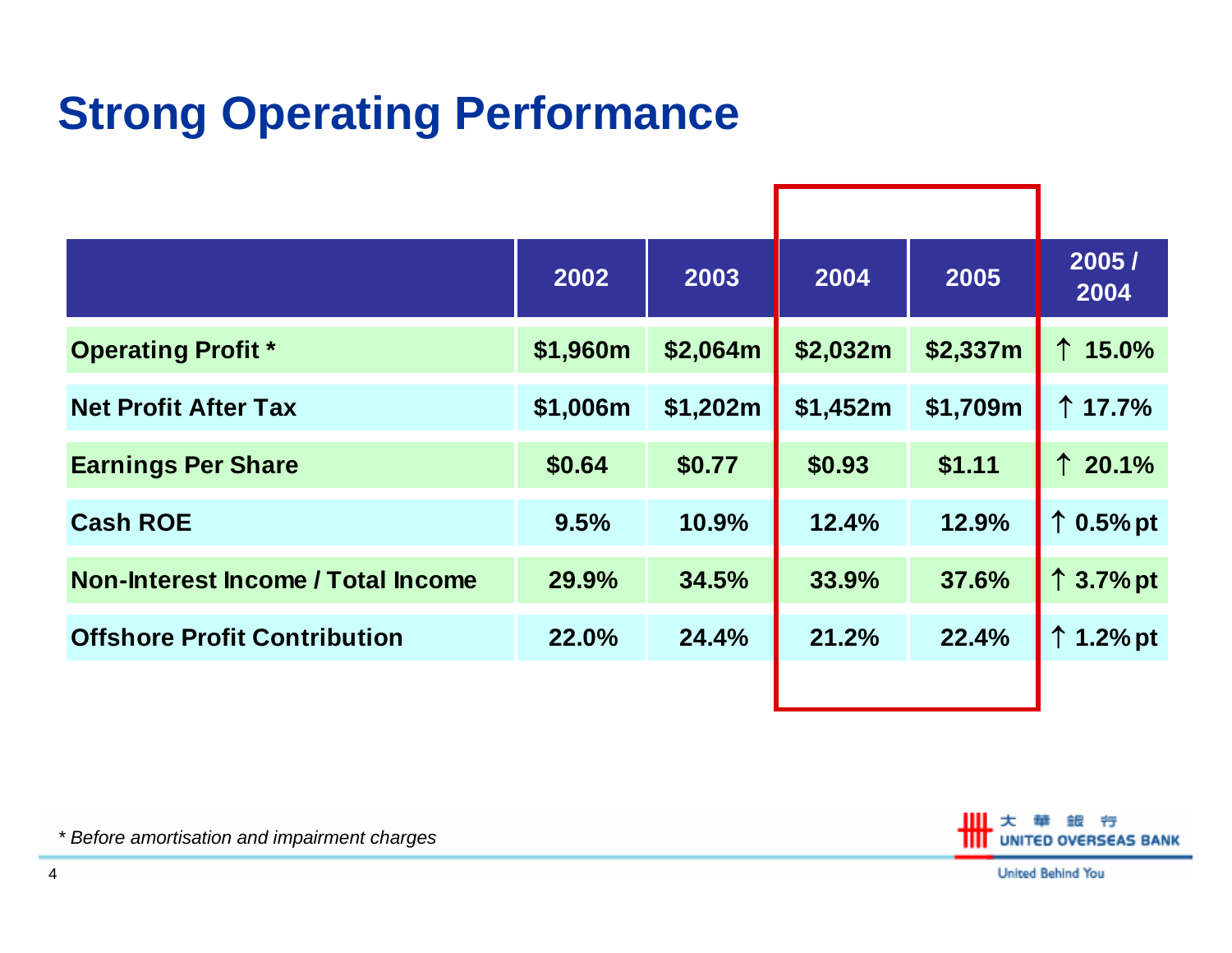### **Strengthening Regional Franchise**

- $\mathcal{L}_{\mathcal{A}}$  Established 3 key Southeast Asia pillars
	- Successfully completed Thailand integration
	- Took controlling stake in Bank Buana with 61%
- **Promote transfer of best of breed systems, processes,** expertise, products across region. Tapping established network to serve customers on a regional basis.
- $\mathcal{L}_{\mathcal{A}}$ Strategic focus on consumer and SME segments regionally
- $\mathcal{L}_{\mathcal{A}}$ Focus on sustainable growth and recurring income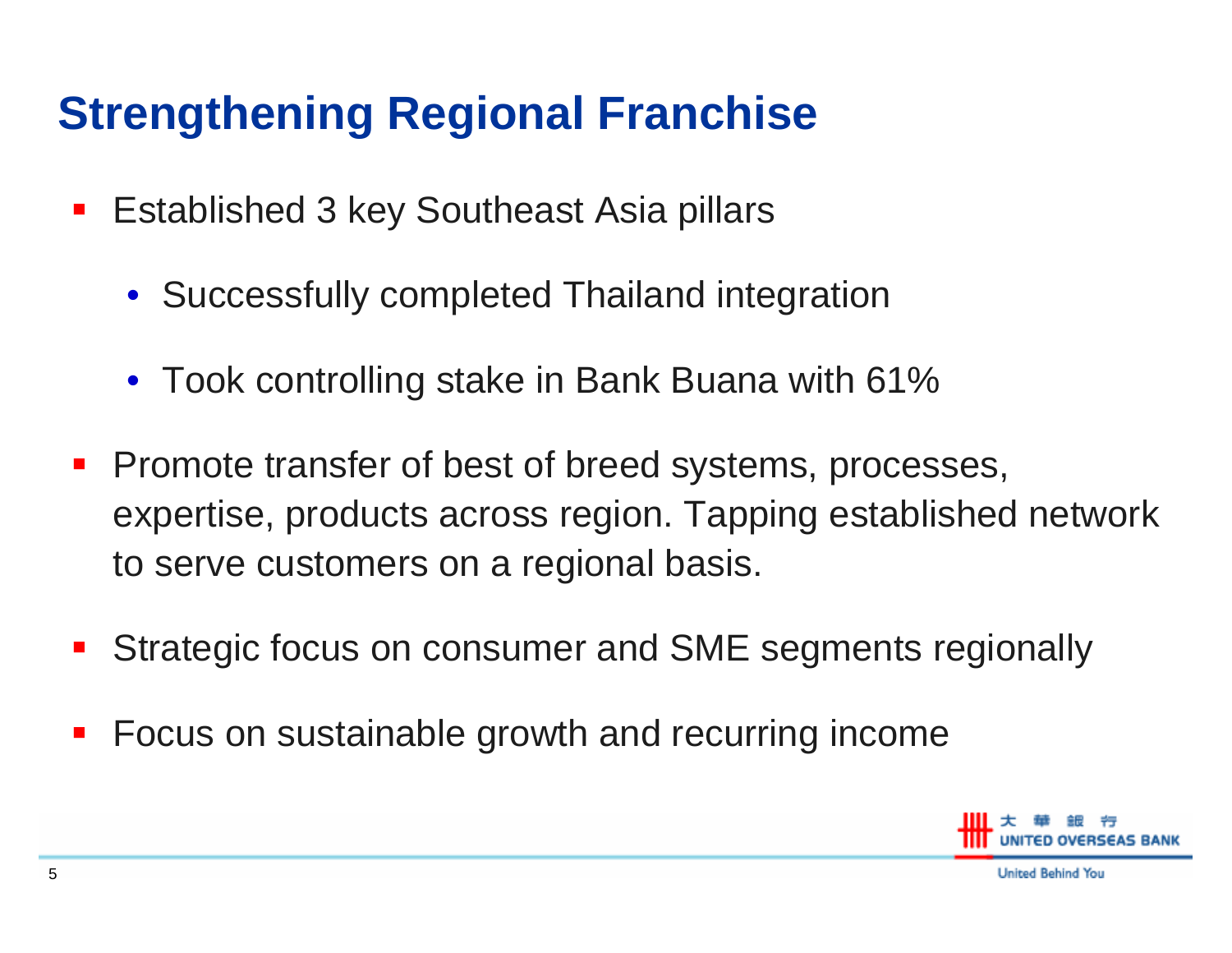#### **Maintain Market Leadership in Singapore**

- $\mathcal{L}_{\mathcal{A}}$ Highest brand value among all Singapore financial institutions
- $\mathcal{L}_{\mathcal{A}}$ Remain as #1 credit card issuer and acquirer in Singapore
- $\overline{\phantom{a}}$  Market leader in private property segment. Financed about onethird of new loans in 2005 based on caveats lodged.
- $\blacksquare$  Leading SME player. Profitability up 18%, 33% if include onetime impairment write-back.
- **Focus on customer-related business for sustainable Treasury** growth
- $\mathcal{L}_{\mathcal{A}}$  Built up investment banking capabilities and extend into the region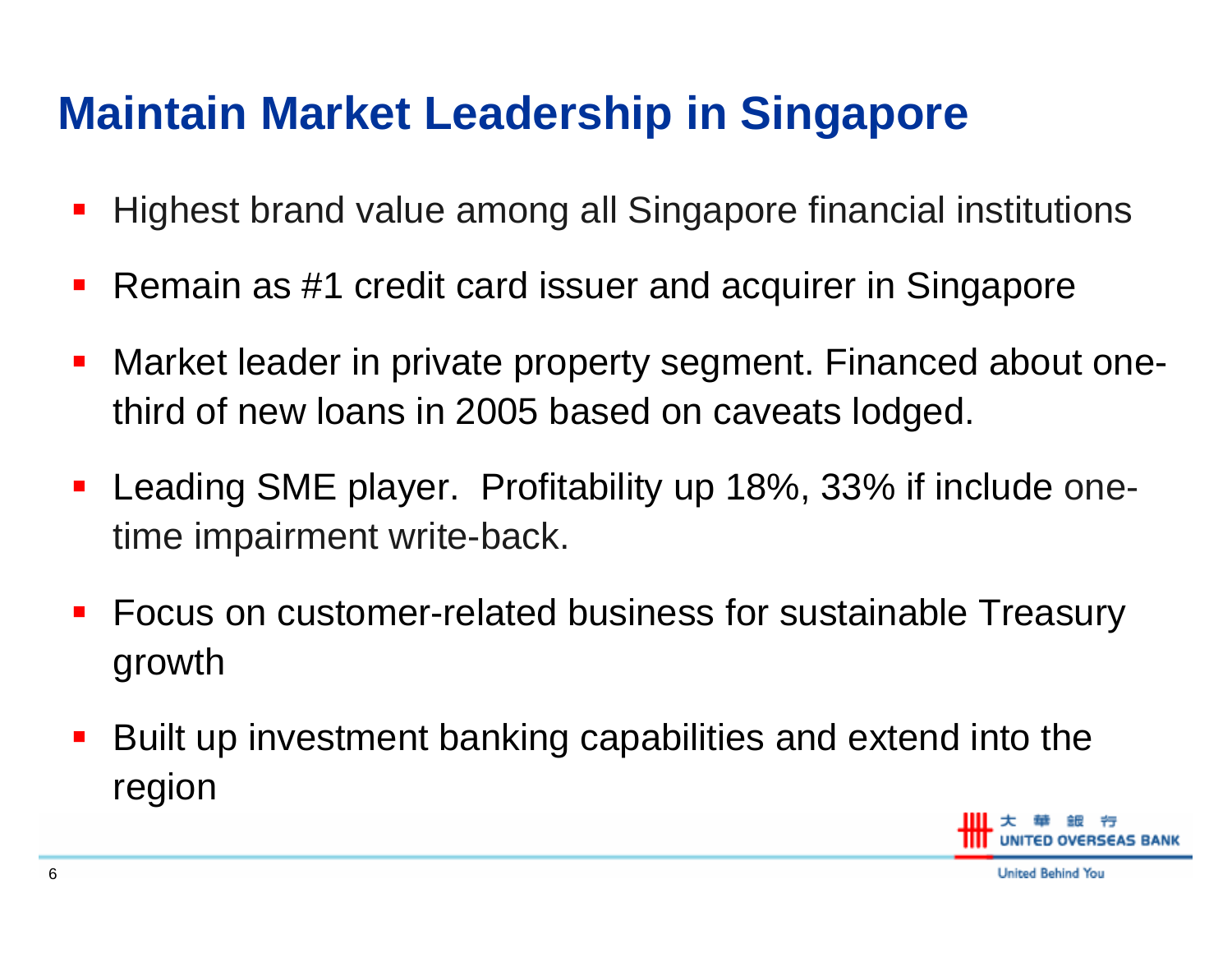#### **Growing Our Franchise in Malaysia**

- $\mathcal{L}_{\mathcal{A}}$  Strong growth in operating profits of 19%. Net profits flat due to higher impairment charges.
- $\mathcal{L}_{\mathcal{A}}$  Liberalisation moves increase opportunities in consumer banking and wealth management, eg. successful structured deposits campaigns.
- **Enhanced consumer sales channels and banking offerings with** launch of innovative mortgage and unsecured credit products, new investment-linked insurance products.
- $\mathcal{L}_{\mathcal{A}}$  Strong growth in wealth management business, sales grew almost 150% from 2004.
- $\mathcal{L}_{\mathcal{A}}$  To further leverage on distribution strength to enhance products and services and entrench customer relationships.
- $\mathcal{L}_{\mathcal{A}}$  Build on our recent success in the corporate bond market to establish a strong franchise in the capital market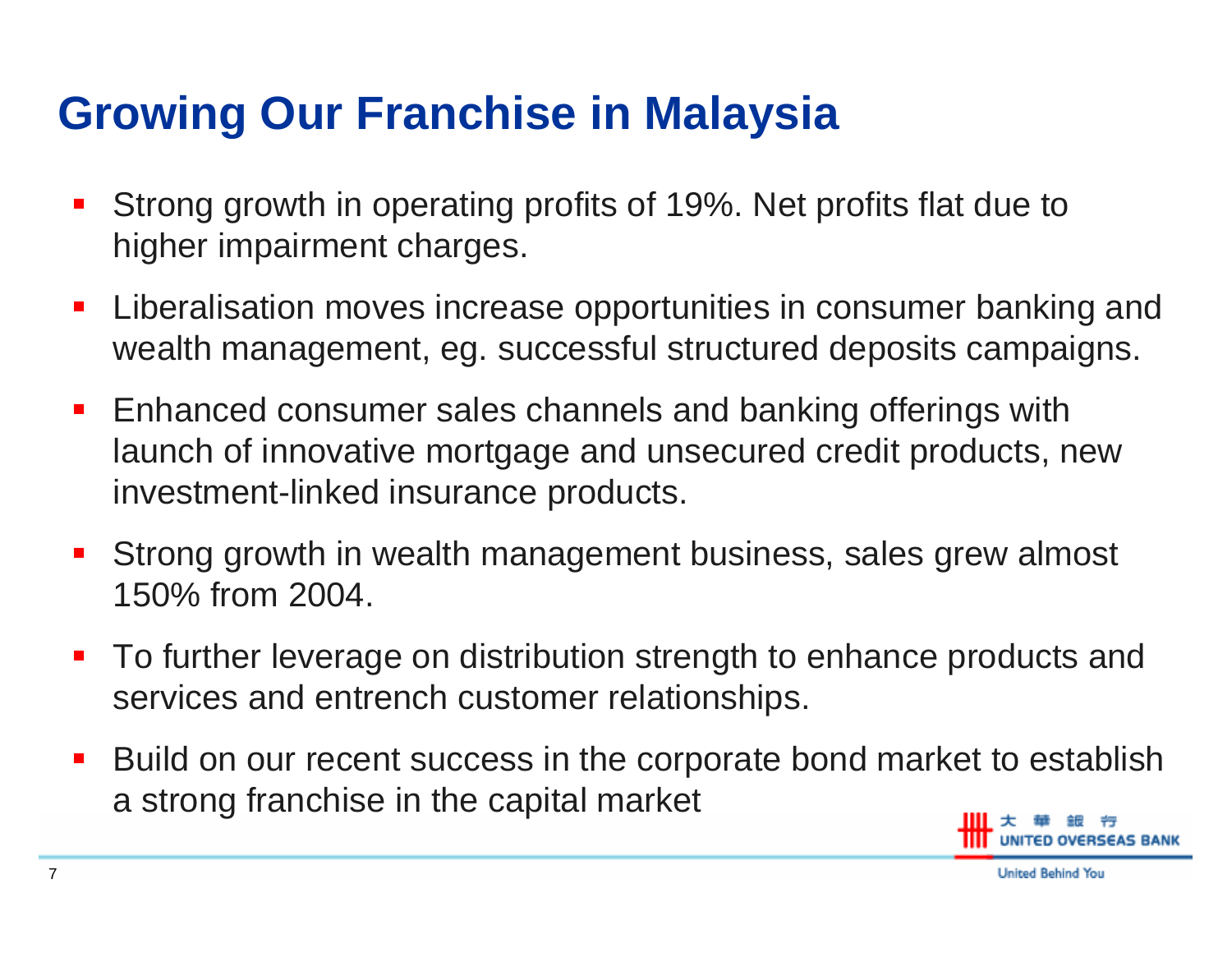#### **Full Steam Ahead in Thailand**

- $\mathcal{L}_{\mathcal{A}}$  2005 net profit grew 34% to THB1,238m on back of 12% growth in operating profits\*. Key contributors include SME and Treasury businesses.
- $\mathcal{L}_{\mathcal{A}}$ Completion of merger in November. Re-branded as UOB (Thai).
- $\blacksquare$  Put in place operating infrastructure for enhanced risk control and management, and cross border transfer of products and expertise.
- $\mathcal{L}_{\mathcal{A}}$ Focus now on business growth and revenue generation
- Will also begin to focus on Basel II project in 2006



**United Behind You** 

*\* Based on proforma figures for UOB (Thai) (2005 & 2004)*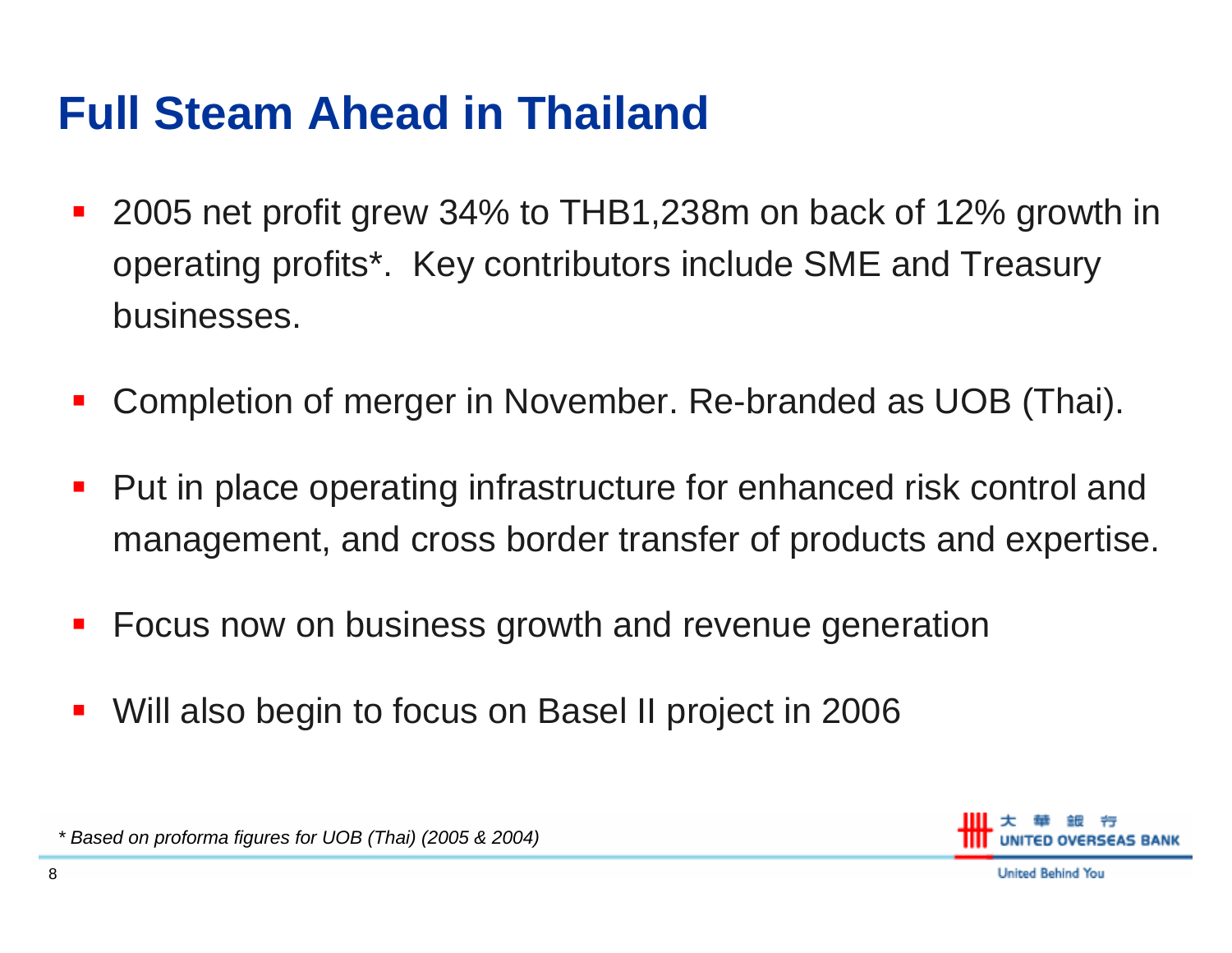## **Laying Groundwork For Expansion in Indonesia**

- $\mathcal{L}_{\mathcal{A}}$ Indonesia business grew 29% in both operating and net profits\*
- П Acquired 61% in Bank Buana. UOBI continued organic growth with opening of tenth office amidst acquisition.
- $\blacksquare$  Made good progress in building a consumer platform, eg. home loans, credit card programmes.
- To leverage on knowledge and relationships built to make further inroads in existing successful SME segment
- $\mathcal{L}_{\mathcal{A}}$  Focus on infrastructure building in aligning systems and processes to the Group. Build on knowledge and experience for future expansion.

*\* Based on proforma figures for Bank Buana & UOBI (2005 & 2004)*

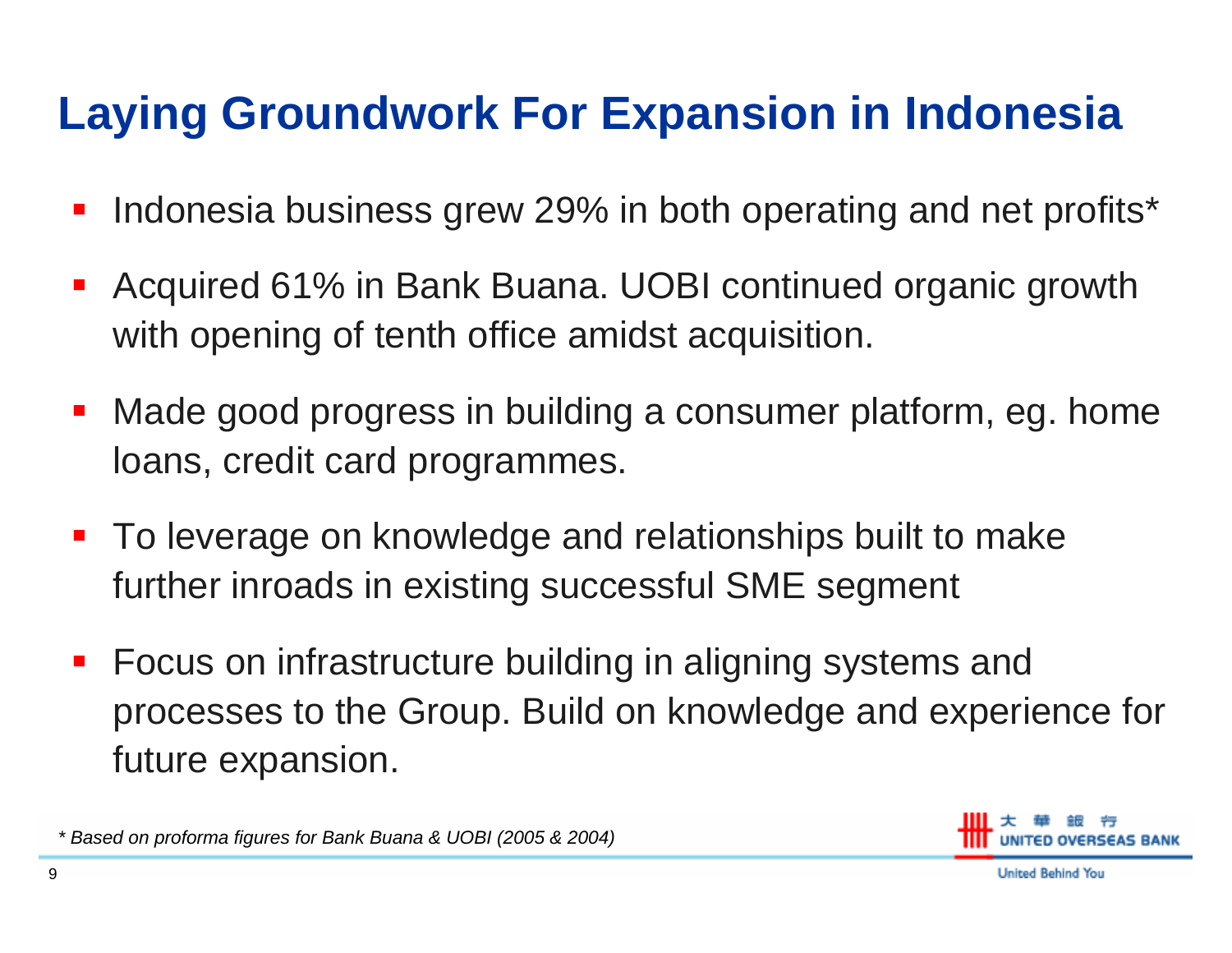## **Beyond ASEAN**

- П China
	- • Deepen market understanding through existing network and possible future tie-ups. Continue with organic growth and branch expansion but keep eye for strategic alliances and merger & acquisition.
	- Expanding capability in Renminbi banking services and capturing opportunities that come with them.
	- Expanded structured trade and commodity finance team in Hong Kong to provide financing for growing commodity trade in Greater China region
- П India
	- • Intend to be discipline and prudent by focusing on selective segments as we build understanding of the market
- П **OECD** 
	- Will continue to be a meaningful overseas contributor

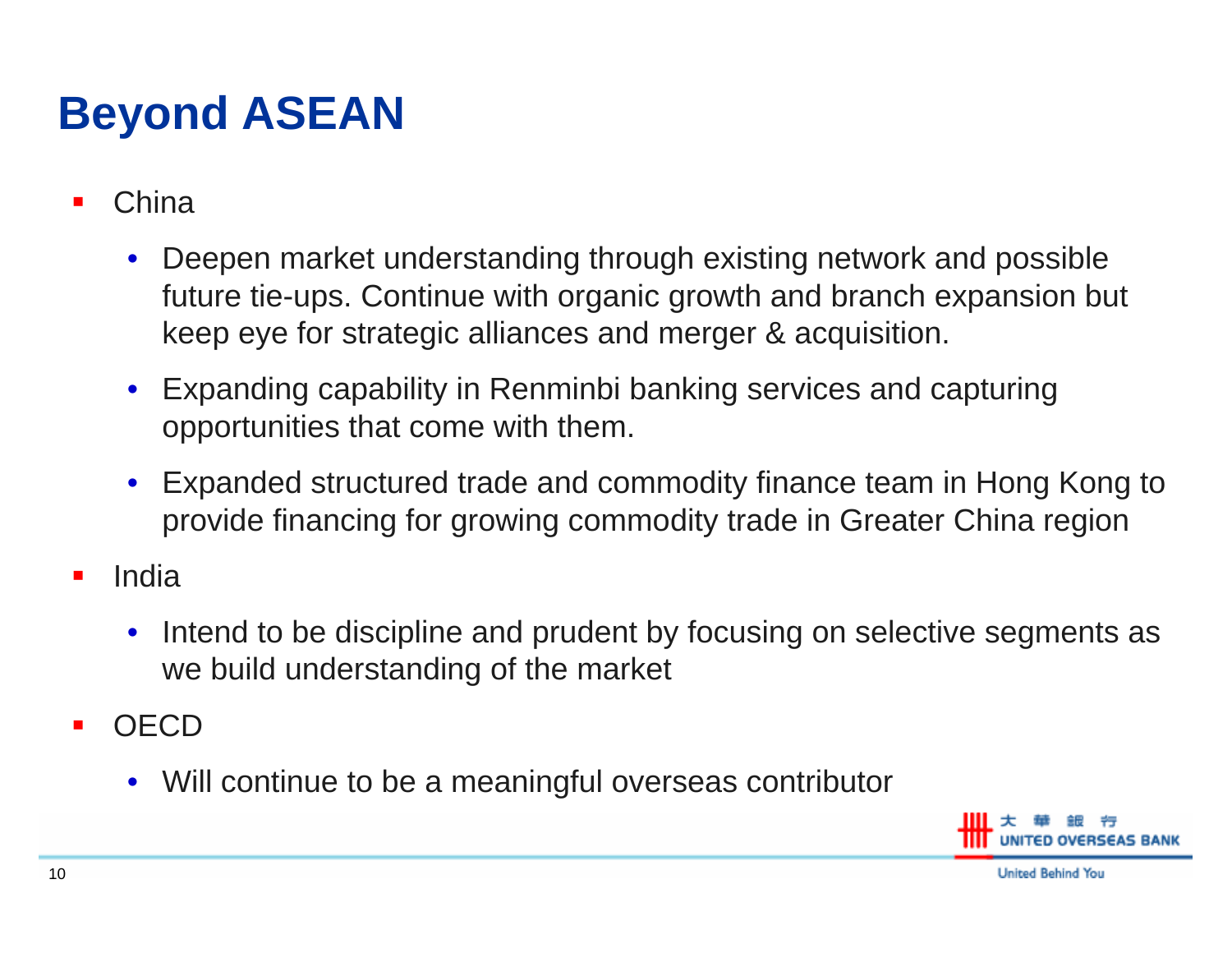#### **Improved Capital Efficiency**

- $\blacksquare$ Rebalanced capital mix with issuance of Hybrid Tier 1 capital
- $\mathcal{L}_{\mathcal{A}}$  Executed \$600m share buyback program which will improve ROE
- $\mathcal{L}_{\mathcal{A}}$  Completed divestment of 34.7% in UOL. Exploring options for OUE and Hotel Negara.
- $\mathcal{L}_{\mathcal{A}}$  Maintain high dividend payout. With final dividend of \$0.40 per share proposed, total dividend for the year remains high at \$0.885 per share.